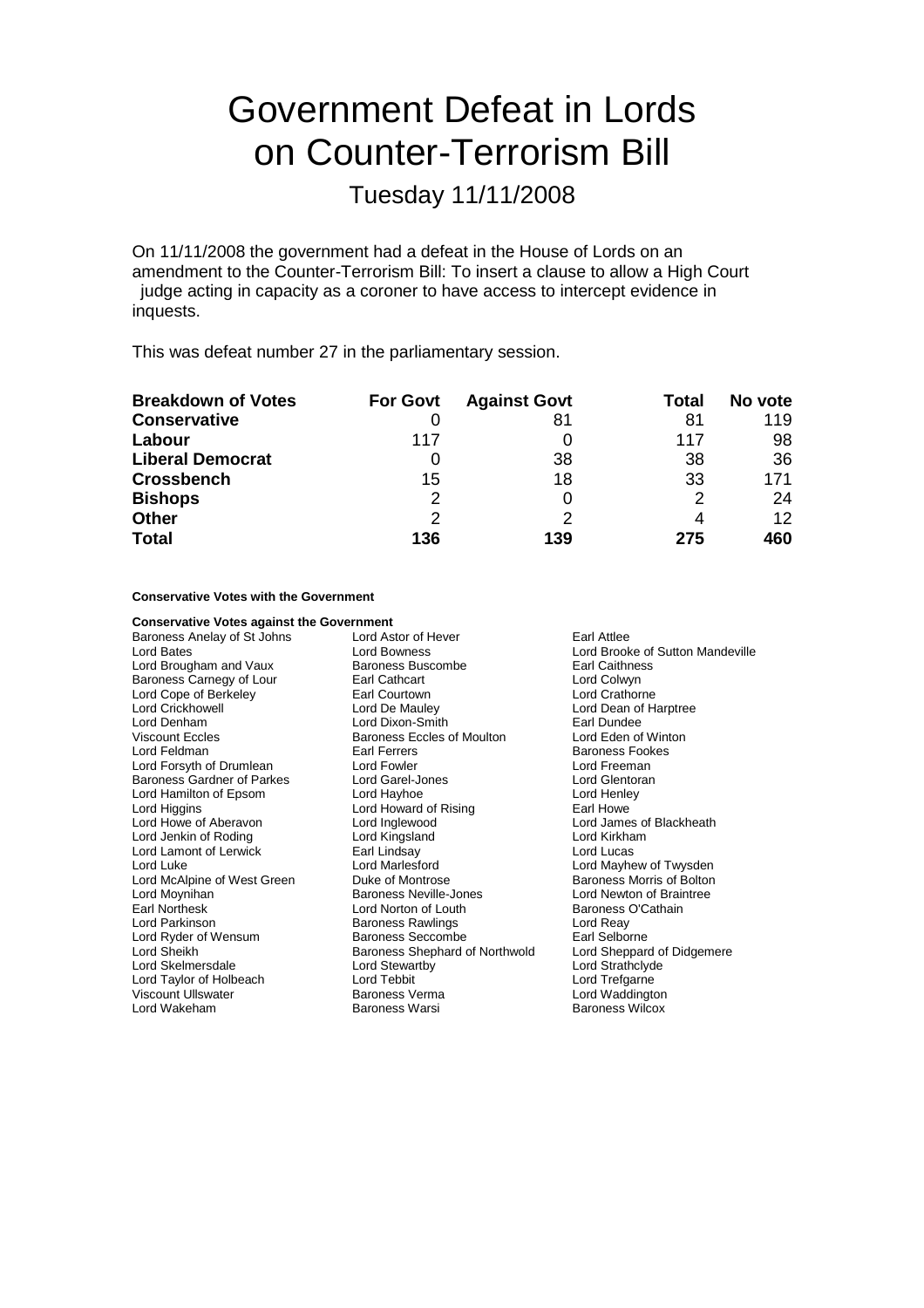#### **Labour Votes with the Government**

Baroness Adams of Craigielea Lord Adonis<br>
Lord Sandread Lord Archer of Sandwell<br>
Lord Bach<br>
Lord Bach Baroness Andrews The Lord Archer of Sandwell The Lord Bach<br>
Lord Bassam of Brighton Lord Bernstein of Craigweil Lord Bhattacharyya Baroness Blood **Exercise Secure Lord Borrie Contract Contract Contract Contract Contract Contract Contract Contract Contract Contract Contract Lord Brooke (Contract Contract Contract Contract Contract Contract Contract Con** Lord Bragg dentity and the Lord Brett Lord Brett Lord Brooke of Alverthorpe<br>
Lord Brookman Cord Brooks of Tremorfa Lord Campbell-Savours Lord Christopher Lord Clark of Windermere Lord Clinton-Davis **Lord Corbett of Castle Vale** Baroness Corston<br>
Baroness Crawley **Baroness** Crawley **Baroness** Crawley Lord Davidson of Glen Clova Lord Desai **Lord Dixon**<br>
Lord Desai Lord Donoughue<br>
Lord Desain Lord Falconer of Thoroton **Lord Desain Desain Desain Desain Lord Desain**<br>
Lord Desain Lord Desain Lord Desain Desain Lord Desain Lord Desain Lord Desain Lord Lord Faulkner of Worcester Lord Filkin Baroness Ford Lord Foster of Bishop Auckland Lord Fyfe of Fairfield Baroness Gale<br>
Baroness Gibson of Market Rasen Baroness Golding Lord Gordon of Strathblane Baroness Gibson of Market Rasen Baroness Golding **Lord Gordon of Strathbaness Gould of Potternewton** Lord Graham of Edmonton Lord Grantchester Baroness Gould of Potternewton Lord Graham of Edmonton Lord Grantchester<br>
Lord Griffiths of Burry Port Lord Harris of Haringey Lord Hart of Chilton Lord Griffiths of Burry Port Lord Harris of Lord Haskel Lord Haskel **Lord Haworth** Lord Haworth **Baroness Hilton of Eggardon**<br>
Baroness Hollis of Heigham Lord Howarth of Newport Lord Howie of Troon Baroness Hollis of Heigham Lord Howarth of Newport Lord Howie of Troon<br>
Lord Hughes of Woodside Lord Hunt of Kings Heath Lord Irvine of Lairg Lord Hughes of Woodside Lord Hunt c<br>Lord Janner of Braunstone Heath Lord Jones Lord Judd<br>
Lord Leitch **Lord King of West Bromwich**<br>
Lord MacKenzie of Culkein Baroness Massey of Darwen Lord Maxton Lord Maxton Baroness McDonagh<br>
Lord McIntosh of Haringey Baroness McIntosh of Hudnall Lord McKenzie of Luton Lord McIntosh of Haringey Lord Moonie **Baroness Morgan of Drefelin** Baroness Morgan of Huyton<br>
Lord Morris of Manchester **Baroness Morgan of Handsworth** Lord Myners Lord Patel of Blackburn Lord Patel of Bradford Lord Pendry<br>
Lord Plant of Highfield Baroness Prosser Lord Prys-Davies Lord Plant of Highfield Baroness Quin Lord Radice Baroness Rendell of Babergh Lord Richard **Communist Communist Lord Rooker** Lord Rosser<br>
Lord Rowlands **Communist Communist Communist Communist Communist Communist Communist Communist Communist Communist Communist Communist Communist Communist Communi** Baroness Scotland of Asthal Lord Sewel **Lord Sexual Sexual Struct Struct Struct Struct** Simoness Smith of Gilmorehill Lord Smape Baroness Smith of Gilmorehill Lord Smith of Leigh Lord Snape<br>Lord Solev Lord Solev Baroness Symons of Vernham Dean Lord Taylor of Blackburn Baroness Taylor of Bolton Lord Temple-Morris<br>
Lord Tunnicliffe Lord Turnberg<br>
Baroness Warwick of Undercliffe Lord West of Spithead Lord Turnicliffe and Turnberg Lord Turnberg baroness Wall of New Barnet<br>
Baroness Warwick of Undercliffe Lord West of Spithead Baroness Whitaker Baroness Warwick of Undercliffe Lord West of Spithead<br>Baroness Warwick of Undercliffe Lord Woolmer of Leeds

Lord Bernstein of Craigweil Lord Brooks of Tremorfa Lord Campbell-Savours<br>
Lord Clark of Windermere Lord Clarke of Hampstead Lord Cunningham of Felling Lord Darzi of Denham<br>
Lord Davies of Coity Lord Davies of Oldham Lord Falconer of Thoroton Baroness Farrington of Ribbleton<br>
Baroness Ford<br>
Baroness Ford Lord MacKenzie of Culkein Lord Mackenzie of Framwellgate<br>Lord Maxton Lord Mackenzie of Baroness McDonagh Lord Morris of Handsworth Lord Myners<br>
Lord Patel of Bradford Lord Pendry Exaroness Royall of Blaisdon **Lord Sawyer**<br>
Lord Sewel **Lord Sawyer**<br>
Lord Sewel Baroness Symons of Vernham Dean Lord Taylor of Black<br>Lord Temple-Morris Baroness Thornton

Baroness Jones of Whitchurch<br>Lord Kirkhill Lord Young of Norwood Green

#### **Labour Votes against the Government**

#### **Liberal Democrat Votes with the Government**

#### **Liberal Democrat Votes against the Government**

Baroness Garden of Frognal Lord Greaves<br>
Lord Greaves Baroness Hamwee Lord Exercise Research Lord Creaves<br>
Lord Lee of Trafford Lord Lester of Herne Hill Baroness Linklater of Butte Lord Livsey of Talgarth Lord Newby **Baroness Northover** Lord Redesdale<br>
Lord Roberts of Handudno **Baroness Northover** Cuarry Bank Lord Robert Baroness Scott of Needham Market Lord Shutt of Greetland Lord Smith of Clifton<br>Lord Teverson Baroness Thomas of Winchester Lord Thomas of Gresford Lord Teverson Baroness Thomas of Winchester<br>
Lord Tordoff Lord Tyler Lord Tordoff Lord Tyler Lord Tyler Lord Tordoff Lord Wallace of Saltaire<br>
Baroness Walmsley Baroness Williams of Crosby

Lord Addington **Contains Container Baroness Barker Container Container Adding Lord Bradshaw**<br>
Lord Burnett Container Lord Clement-Jones Lord Bradshaw Lord Clement-Jones<br>
Earl Glasgow 
Burnett Lord Goodhart Lord Rodgers of Quarry Bank Lord Roper<br>Lord Shutt of Greetland Lord Smith of Clifton Baroness Williams of Crosby

Lord Lester of Herne Hill Baroness Linklater of Butterstone<br>Baroness Maddock Baroness Linklater and Kellie Lord McNally **Lord Methuen Baroness Miller of Chilthorne Domer** Chilthorne Domer

## **Crossbench Votes with the Government**

Lord Armstrong of Ilminster Lord Bew Lord Boston of Faversham Baroness Finlay of Llandaff Lord Greenway<br>Lord Inge Lord Jay of Ewelme Lord Ramsbotham

Viscount Colville of Culross Lord Condon Lord Elystan-Morgan<br>Raroness Finlay of Llandaff Lord Greenway Lord Elystan Baroness Howarth of Breckland Lord Inge **Lord Jay of Ewelme** Baroness Manningham-Buller<br>
Lord Ramsbotham **Baroness Wanningham-Buller**<br>
Viscount Tenby